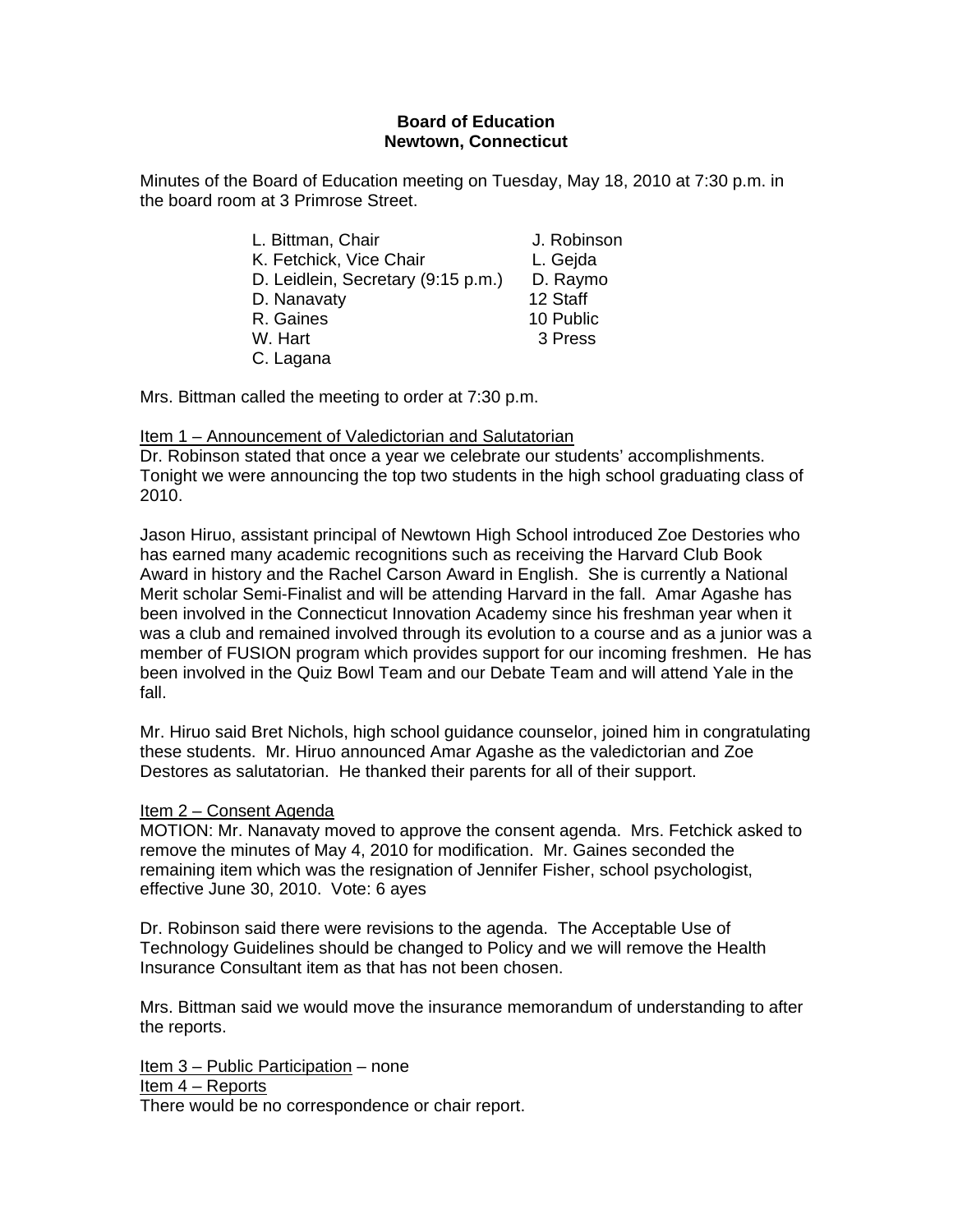Board of Education **-2-** Figure 2. The May 18, 2010

#### Superintendent's Report:

Dr. Robinson said that because of the upcoming changes in the number of teams at Reed and the middle school along with questions from the high school administrators we had a scheduling consultant meet with those administrators to discuss any creative options for scheduling.

Dr. Robinson encouraged everyone to see the junior/senior projects Monday, May 24 in the high school lecture hall from 5:00 to 7:00 p.m. It is an opportunity to see what these students have accomplished with the help of community mentors.

Dr. Robinson said Professional Learning Communities within each school and a Senior Leadership Team have been developed in the district. Team meetings are very important but are difficult to schedule. She is proposing an early release day every month to allow for these meetings. Because we have increased the length of our school day it would not affect the number of instructional hours we need.

We are in the final stages of principal interviews with four candidates. School visits would follow.

Policy Committee: Mrs. Fetchick said there was no meeting last week. The next meeting will be May 25.

Facilities Committee: Mr. Hart said there was no meeting. Mrs. Fetchick said she was contacted by someone in the community about Bio Mass Heating Systems which she forwarded to Mr. Hart.

#### Legislative Report:

Mr. Hart said he attended a CABE meeting regarding the new laws that have been enacted this year. There was a large bill #438 to position Connecticut in the Race To The Top grant. A major section was high school reform that will take place and he went over some of the changes. He thought it would be good to list special education costs and special education transportation costs separately because of the changes in the excess cost reimbursement.

Mrs. Raymo said the impact would be that the town would get less revenue. Dr. Robinson also included points of reference for the school reform legislation.

Mrs. Fetchick asked if we had a time frame for Dr. Chung's enrollment study. Dr. Robinson said she just authorized the first payment today. She would send out the timeline he sent her.

There was some discussion about the high school reform and that we were in compliance with some of the items.

Mrs. Fetchick said there was a discussion about the upcoming science requirements. She thought the rooms were designed to meet these requirements from the state. Mr. Nanavaty said the Legislative Council and Board of Finance decreased the size of the high school expansion.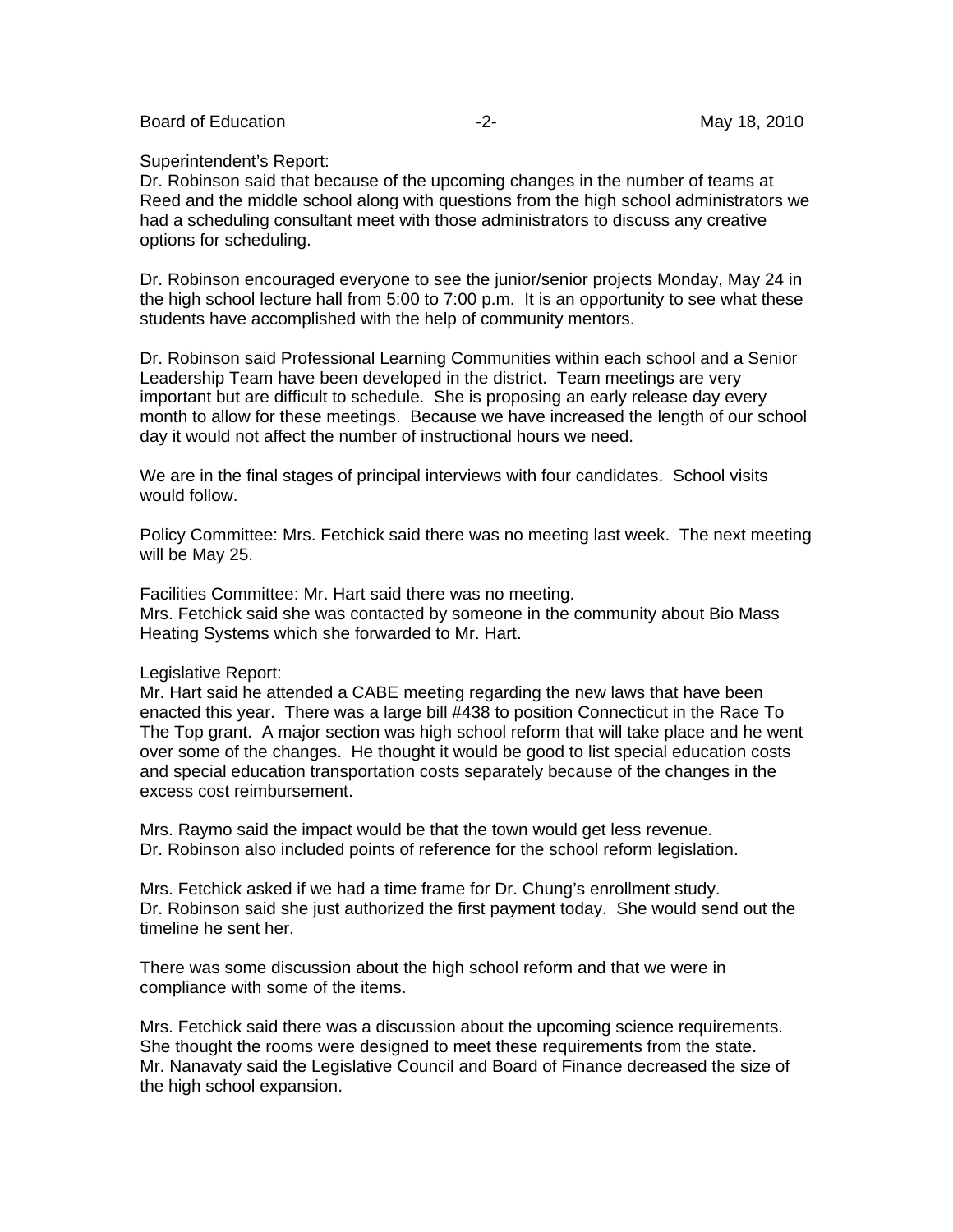Board of Education **-3**- Figure -3- May 18, 2010

Dr. Robinson said the issue for us is making sure we have enough lab space for the freshmen who all take the same course.

# Middle Gate School Report:

Judy Liestman, principal, began by saying their focus is on educating students with special needs in the regular education environment and also on data driven decision making. They have built a professional learning community and have compelling conversations with all certified staff to address student needs. Student achievement will increase by building the capacity of teachers, parents and students and developing leaders who can challenge themselves and others. Judy Beers, lead teacher, addressed the community circle which meets four times per year and enforces positive behavior and character development at all grade levels. Pam Fagan spoke about her work as the math/science specialist and the work done by the students in her lab. Chandra Salvatore talked about the  $21<sup>st</sup>$  century skills the first graders are learning. Lisa Boff fostered global awareness for her first grade students with a pen pal project with students in China. Tisha McCoy said the PLCs at Middle Gate include a Response to Intervention group with grade level teams. Their decisions are data driven.

Mrs. Liestman said parent leaders are very important at Middle Gate and introduced PTA president Lisa Wallace who spoke about the school/family/community partnership. The PTA supports the school with a variety of committees who arrange events during the year and provide things like the outdoor classroom which was built for their junior master gardeners. Another parent, Heather Smith, spoke about the roles of the parent volunteers in Middle Gate.

Mrs. Liestman said the next steps for Middle Gate with a new administrator is to continue to meet the need of all students, help the teachers design  $21<sup>st</sup>$  century skills and provide numerous interventions for the students. She introduced Tina Jones who wrote the Middle Gate school song and sang it with the teachers and video of the students.

Mrs. Fetchick asked about the rotation for the professional learning communities. Mrs. McCoy said we look at where the students need support, where they need enrichment and then look at that data. We look at classroom time available for the teachers involved. Data is looked at frequently so the schedules change.

## Financial Report:

MOTION: Mr. Nanavaty moved to approve the financial report for the month ending April 30, 2010. Mr. Gaines seconded. Vote: 6 ayes

## Item 5 – Old Business

Discussion and Possible Approval of Self-insurance Memorandum of Understanding: Dr. Robinson said we want to establish an independent board to oversee the fund. Bob Tait, Town financial director, said it was passed by the Board of Selectman. The contribution is an estimate based on 12 months of prior claims. We chose the middle number which was \$50,000 more than the lower number. The lower would be the better for our budgets. We will have one voice and fund it for 12 months of medical claims. At the end of next fiscal year we should have a cash balance. We will have a significant savings of over \$1M. We will also save the state premium tax. One side shouldn't have their premiums increase more than the other because of experience.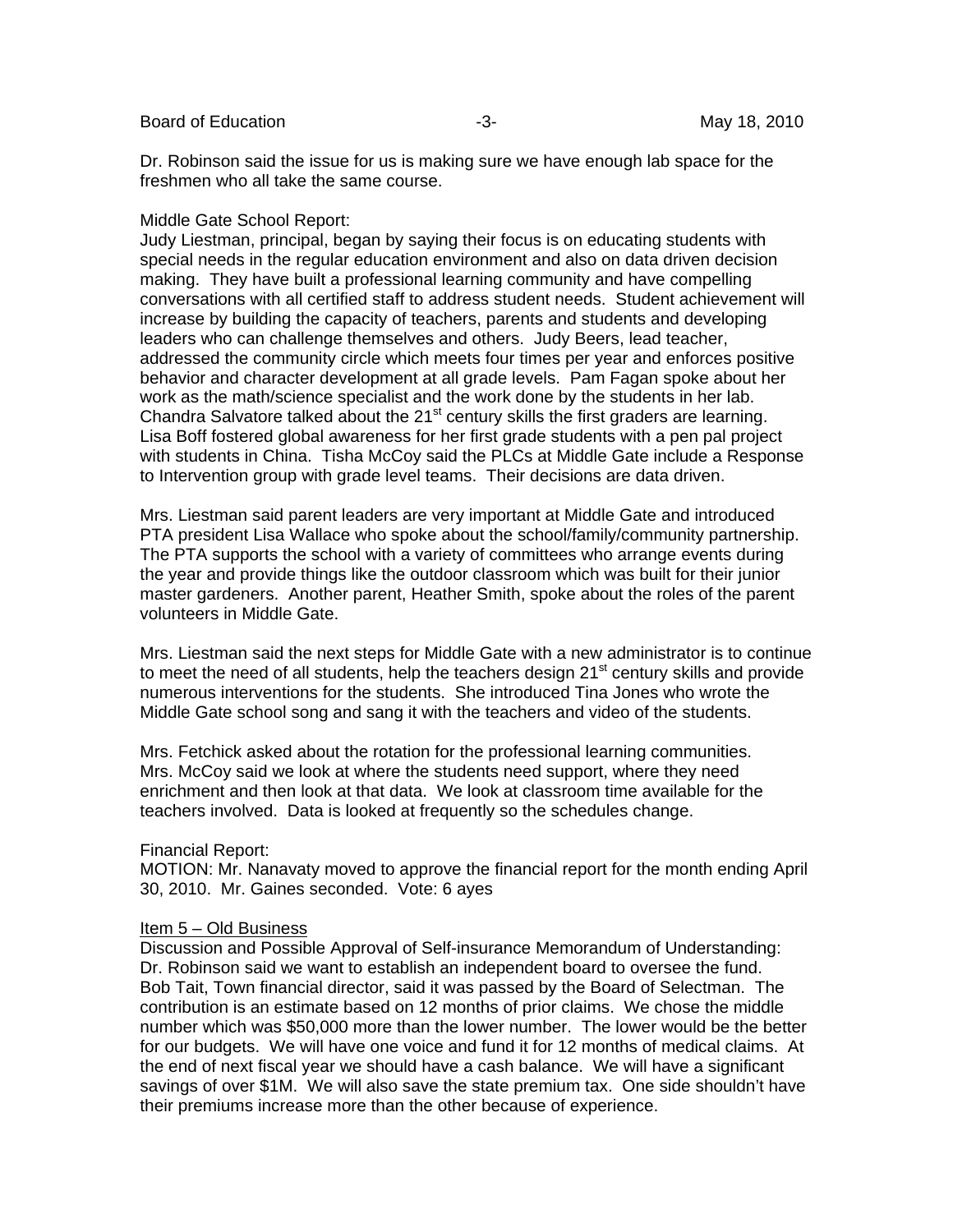Board of Education **-4-** All the May 18, 2010

Mr. Hart asked what Anthem's percentage was.

Mr. Tait said about 8.5% with half of that as administrative fees and stop loss insurance.

Mr. Hart said Anthem will still make \$750,000.

Mr. Tait said our next step would be to check other companies. We didn't have time to get another bid out now.

Mr. Nanavaty asked the role of the consultant.

Mr. Tait said that person would do claims analysis, advise, go to negotiations, and participate in the RFP process for third party administration.

Mr. Nanavaty asked who was taking over our dental coverage. Mr. Tait said dental was staying the same.

Mrs. Bittman said the consultant would make recommendations on contributions. We would have an expert on both sides.

Mrs. Fetchick asked if those on the insurance board would come from these two boards or be completely separate.

Mrs. Llodra said it would be a board like the pension board and those people are appointed to serve in that capacity. That needs to be described in the ordinance.

Mr. Hart asked if the board would manage the bid process. Who manages the medical consultant? We have to work together and speak with one voice. We need a very well honed single point conversation.

Mrs. Llodra said the pension board does that right now so we want to use that model. The consultant would be working for us. We are the clients so we would always be interacting and developing some assessments. We will always be evaluating the consultant.

Mr. Nanavaty said we will have to talk about the plans we offer now. There needs to be a conversation as to where we are going and if we are going out as one group with one modified number.

Mrs. Llodra said self funding failed the last time because money in the fund was tapped. We need to create a structure which is separate from the boards.

MOTION: Mr. Gaines moved that the Board of Education approve the memorandum of understanding regarding the development of a medical self insurance fund for the Newtown Board of Education and the Town of Newtown. Mr. Lagana seconded. Mrs. Llodra said the Board of Selectman would forward the recommendation to the Legislative Council for their action. Vote: 6 ayes

Mrs. Fetchick asked Mr. Tait if he finished research for the town to provide a funding mechanism for pay to play fees. Mr. Tait said he felt confident we can use a special fund for this.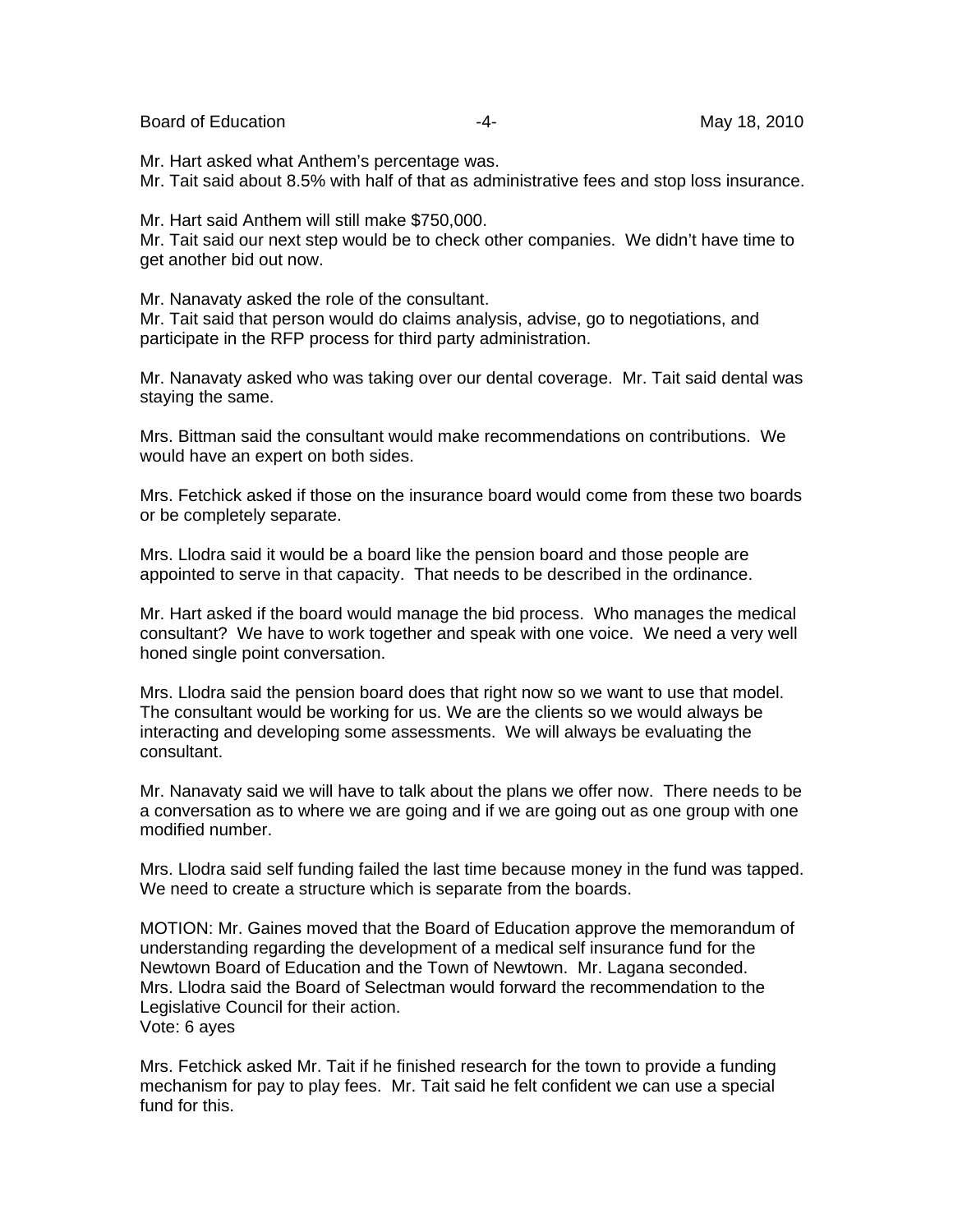Board of Education **Contract Contract Contract Contract Contract Contract Contract Contract Contract Contract Contract Contract Contract Contract Contract Contract Contract Contract Contract Contract Contract Contract Cont** 

Newtown High School Expansion Project Update:

Dr. Robinson said the project is still two weeks behind. Electricians have begun working on Saturdays to make up for lost time; the existing roof of the gym will be removed this week; the interior masonry work is mostly complete; all of the roof top HVAC equipment has been placed; the fence installation at the stadium has begun and the re-lamping of the field lights is scheduled for May 26.

Approval of Acceptable Use of Technology Policy:

MOTION: Mrs. Fetchick moved that the Board of Education approve the Acceptable Use of Technology Policy 8-300. Mr. Gaines seconded. Vote: 6 ayes

Owner/operators Negotiations Status:

Mr. Nanavaty said the letter from the owner/operators' attorney indicated they were changing everything that has been negotiated up to that point. They made a proposal that was different from other proposals and they would not consider any changes in the terms we had agreed on. We have ended negotiations with the owner/operators.

Mrs. Bittman said if they want to open up the negotiations again we could.

Mrs. Fetchick said given where we are in the budget process it would be advantageous for us to talk to them to reopen negotiations. We should try to work something out with them.

Mrs. Leidlein arrived at 9:15 p.m.

Mr. Nanavaty said if we could see substantial savings he would agree. \$193,000 is not substantial and is only in the first year. We put a number of proposals to them. We asked them to take the current MTM contract rates. We recognized that they are a \$368 per day rate now. To achieve a total 5 year contract with marketable rates we would revise our offer and give them a slight reduction in the first year and they go down another reduction in the second and third years. They came back with a proposal that the Board pay the fuel. All of the offers we made we saw savings of close to \$400,000 in the first two years. If we went out with an RFP the next year or so we would get a more advantageous rate.

Mr. Gaines said if we locked in to their proposal it would cost us over \$2M more than the MTM rates. We need to competitive bid this. He would like to stay with them but they need to be competitive.

Mrs. Bittman agreed. For us to enter into a five-year contract that does not keep us competitive would be a mistake.

#### Budget update:

Dr. Robinson said 11 have opted to take the retirement incentive. The projected savings is \$233,274 for the early retirement. Taking the unemployment out saves \$88,452. The total savings is \$321,726. Some have said they will withdraw if there is no incentive. She recommends moving forward with what we have to which the Board agreed.

Mrs. Leidlein asked when open enrollment ended.

Dr. Robinson said it just started with 20 days to return the insurance forms.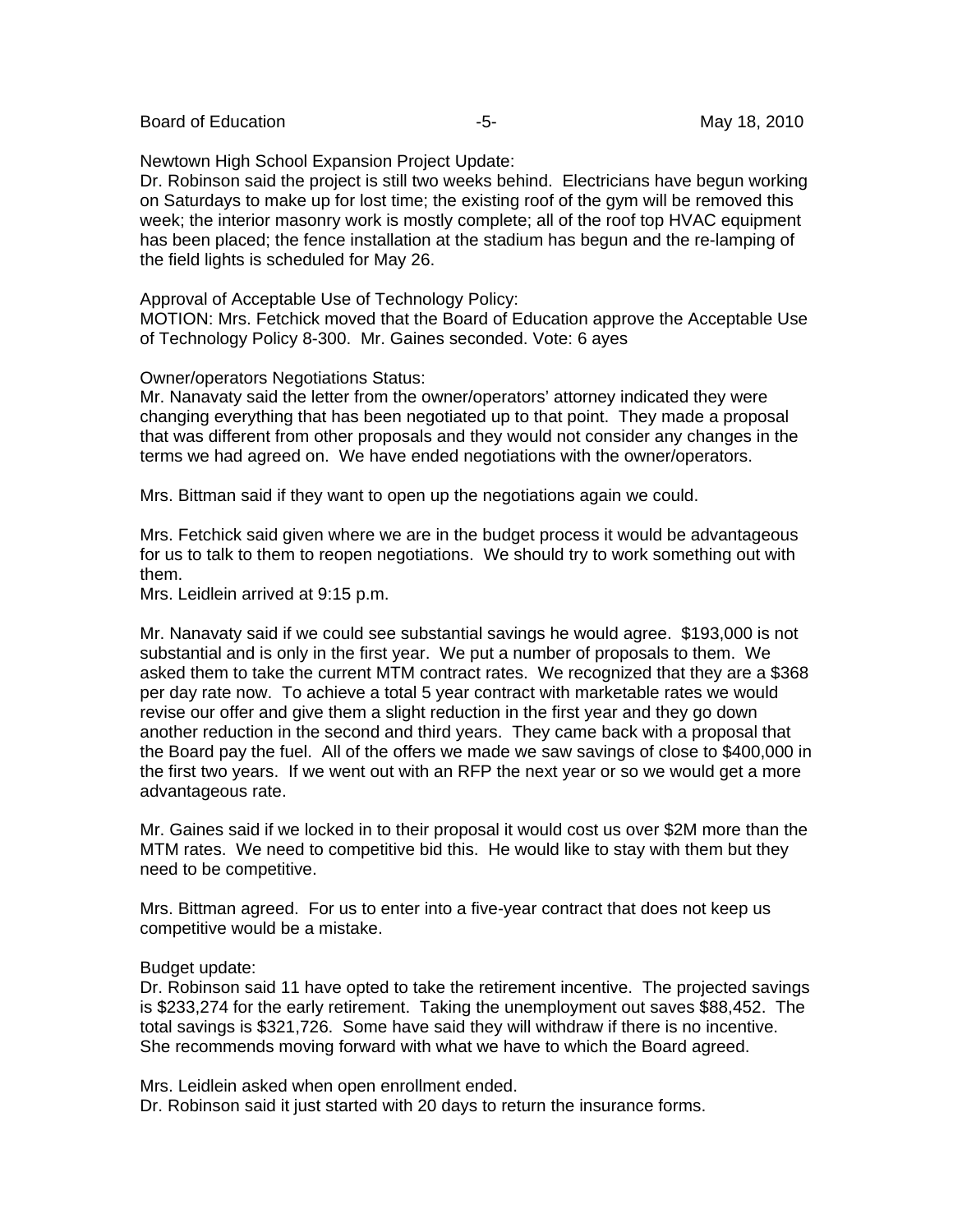Board of Education **-6-** Figure -6- The May 18, 2010

Mr. Nanavaty asked for an updated list of reductions at the next meeting or on the website.

Dr. Robinson addressed some of the reductions suggested by other groups. An example was not having graduation at the O'Neill Center. We need to have a location with a capacity of 4,000. We looked at the Newtown Youth Academy but that was too small and there is no other location to have the ceremony. We can save bits and pieces here and there but they are not getting to the numbers we need. The cuts the Board approved includes 2 central office staff, 4.5 elementary teachers, 3.6 teachers at Reed, 2.6 teachers at the middle school, 1.79 clerks and 5 EAs. The Board took out 2 high school positions adding back a PE and art teacher at Reed and the library clerks at Reed and the middle school. In the second round of cuts she recommended 2 teachers from Reed, 6 teachers from the middle school, the afterschool activities at Reed and the middle school, 2 teachers at the high school, 1 technology specialist and a .86 bus driver.

Mr. Nanavaty asked for the list of commodity savings/infrastructure savings. He wants to break those numbers out again and add in the \$326,000.

Mr. Hart said the health number will change. Mrs. Raymo said we have to put \$141,000 for an HSA account for July 1.

Mrs. Fetchick said we have data in our budget books but it would be helpful to have the difference to show the change. She asked that it be emailed to the Board.

Dr. Robinson said Mr. Tait didn't know about the HSA. Mr. Hart said he would like to see the health number after meeting with Mr. Tait. Mrs. Raymo said the Anthem number doesn't agree with the HSA.

Mrs. Bittman asked Mrs. Raymo to get the insurance numbers and explain health insurance at the next meeting.

Discussion and Possible Approval of the Race To The Top Memorandum of Understanding:

Dr. Robinson said when the state submitted their first application she didn't feel there would be an advantage for Newtown. As predicted, Connecticut did not get the grant. This is the second submission. We will get \$140,000 more than the last offering which comes to \$204,000 over four years. We are required to do what is in the grant application anyway. It makes sense to approve the MOU. The teachers' union will not vote until next week.

MOTION: Mr. Gaines moved that the Board of Education approve the Race To The Top Memorandum of Understanding. Mrs. Leidlein seconded.

Mrs. Leidlein asked which goals we had to work on and the costs.

Dr. Robinson said the goal on data collection questions cannot be answered yet. We will need someone to deal with data on a more regular basis which could be a part time person. We already have AP courses and will finish the teacher evaluation. It's a plus